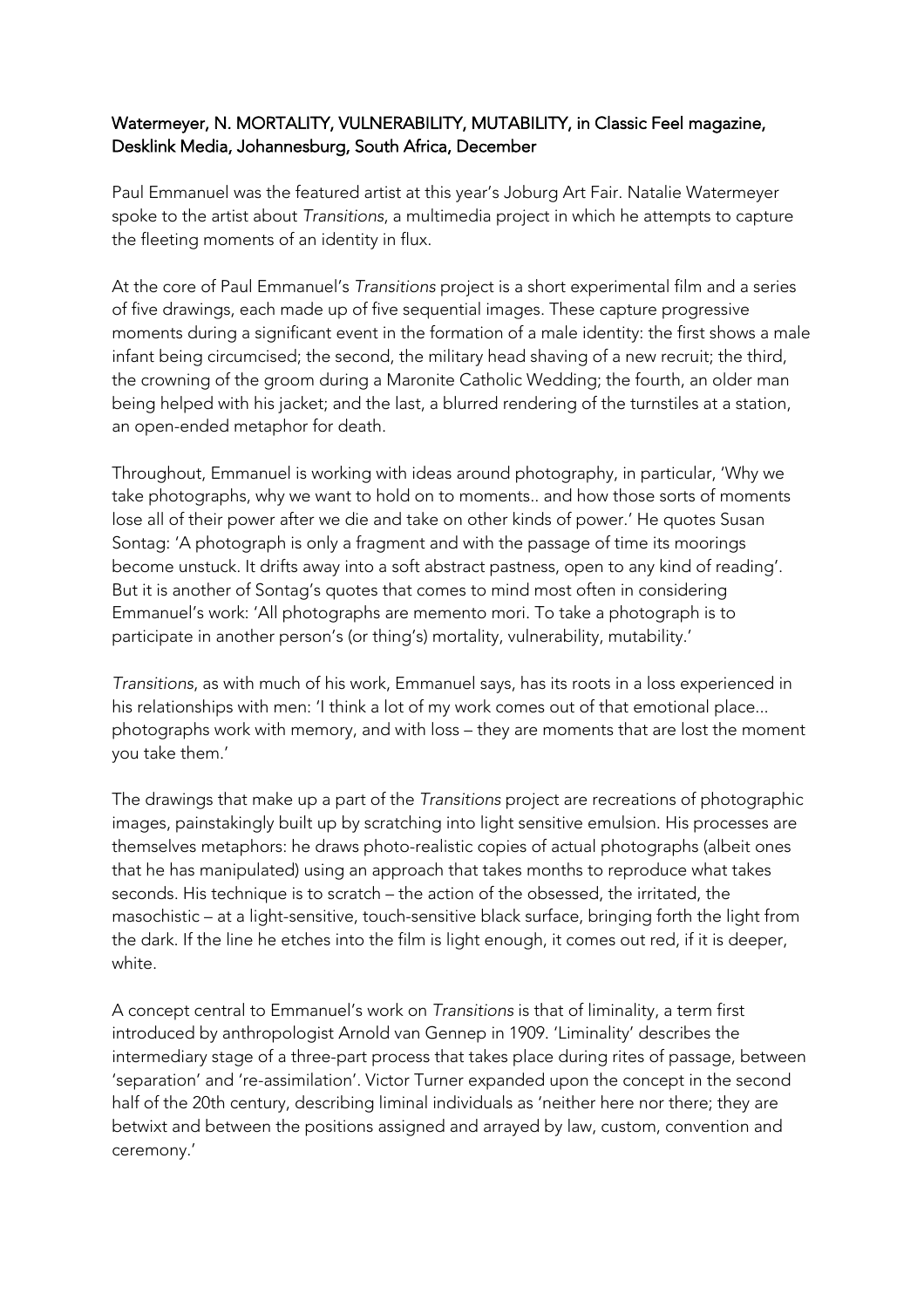Emmanuel is interested in liminality as that state in which an individual is stripped of one identity and about to assume another; with Transitions he relentlessly pursues such moments, attempting to capture that which can never be caught, to hold on to, that which is already lost, and throughout, negotiating the act of 'holding on/letting go, holding on/letting go, holding on/letting go', a dilemma peculiar to human beings.

The *Transitions* project was sparked by Emmanuel's decision to document a military head shaving, for the most part no longer performed en-masse at military bases, but in salons at the recruit's convenience. Only a few bases still held the traditional military 'rite' – one of which was 3 South African Infantry (SAI). At the outset, Emmanuel's expectations were shaped by the reports of friends and family conscripted during the 1980s, but instead of the humiliation, the shouting, the stripping of humanity and individuality that he had anticipated, he found 'a dispassionate, machine-like, production line-like' process, pervaded with calm. He was transfixed.

The military head shaving is also the subject of Emmanuel's short experimental film, *3 SAI: a rite of passage*, which in itself occupies a kind of liminal space, neither fish nor fowl. This made it awkward to find funding: 'the National Film and Video Foundation refused to fund because it was too conceptual, it was too interpretative ... and then the National Arts Council wouldn't fund it because it was film,' explains Emmanuel.

'I knew that it was going to be difficult, because it fell between two sorts of worlds ... I didn't want to make a film that was just going to be an artwork that was only going to be seen by a gallery and museum audience; I wanted something that was going to show to a much broader audience. It's not just a video artwork, and it's not just a film, that fits in the film world ... I wanted to make something that somehow can fit into both worlds.'

In order to fund *3SAI*, Emmanuel produced a number of editioned lithographs, which he and Art Source – which project manages *Transitions* – 'sold off plan'. Some of these draw on moments from the film, showing washing lines strung across vast stretches of otherwise empty veld.

In *3SAI*, Emmanuel filmed an actual military head shaving in high definition, harshly lit 'because it's a harsh setting, it's a harsh place. It's not sumptuous, and it's certainly not warm. I wanted that, in a documentary setting.' This was interspersed with 35 mm film footage of 'very close up, very intimate , sensual moments, of the same movements of the hands over the scalp, the shaver over the scalp ... but this time radically slowed down. The action is slowed down but [captured using] 200 frames a second – pushing the limits of the technology all the way, so that just by the slowing down of time, the meaning of those movements and moments, changes quite radically, and suddenly they became sensual – quite erotic, and intimate, in a military setting ... Into those two very different worlds, I've interspersed landscape imagery – timelapse sequences of the Gariep Dam, which is this very ambiguous landscape, something between sand dunes and water, and this big installation of a thousand t-shirts hanging on washing lines.'